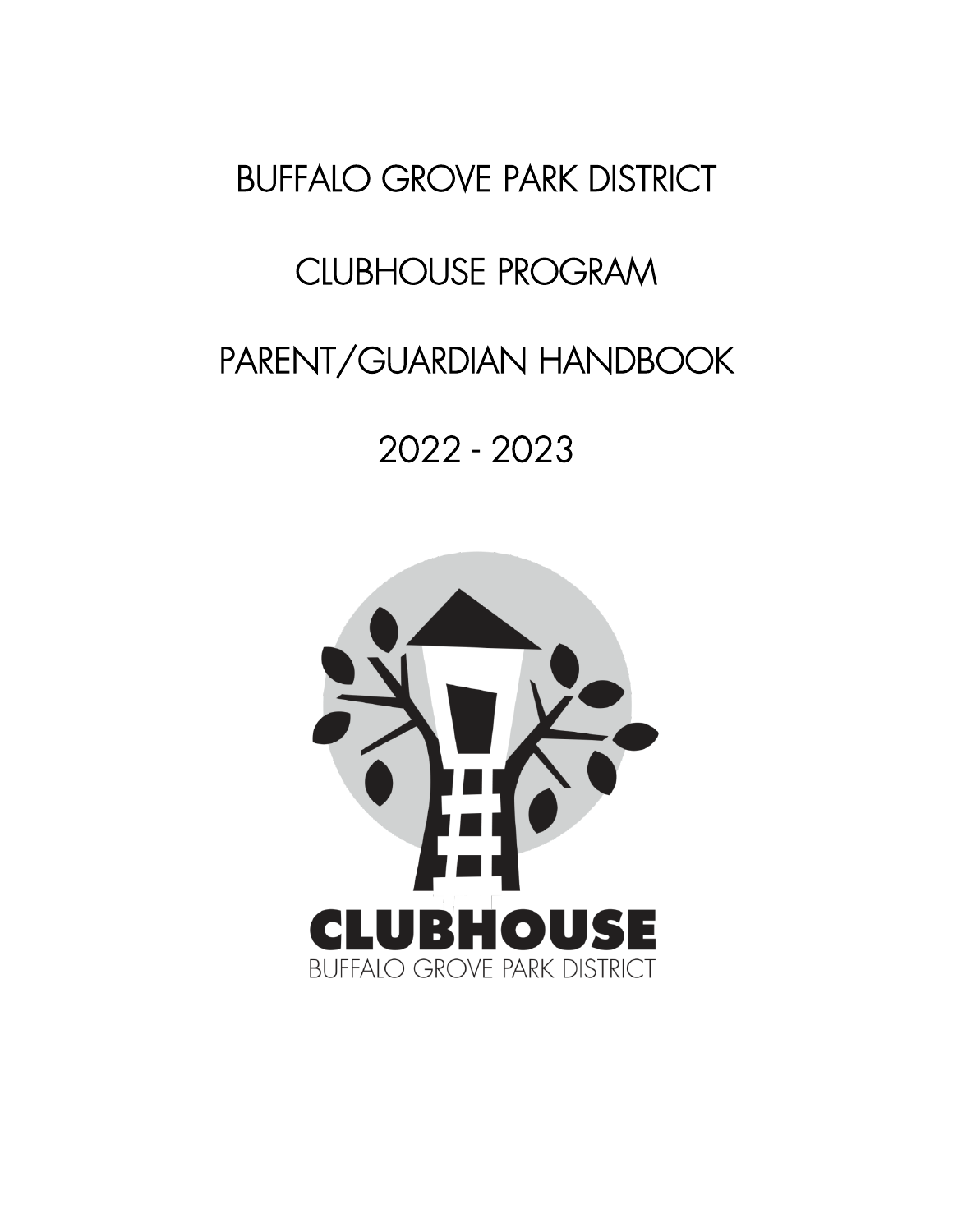

Dear Parent/Guardian:

Welcome to the Clubhouse program. This parent/guardian handbook is designed to provide detailed information about Clubhouse activities, procedures, and guidelines. Please read this handbook carefully and keep it as a reference throughout the school year. Extra copies of the parent/guardian handbook are available on our website bgparks.org under the Programs tab.

Clubhouse is a before and after school program committed to providing a safe and recreational program for families that need extended day care. We are excited to meet the needs of you and your family and are hopeful that Clubhouse will be a fun and exciting recreational experience.

Please feel free to contact us if you have any questions.

Sincerely,

*Amanda Busch*

Amanda Busch Recreation Supervisor [amanda@bgparks.org](mailto:amanda@bgparks.org) (p) 847.850.2134 (f) 847.459.0674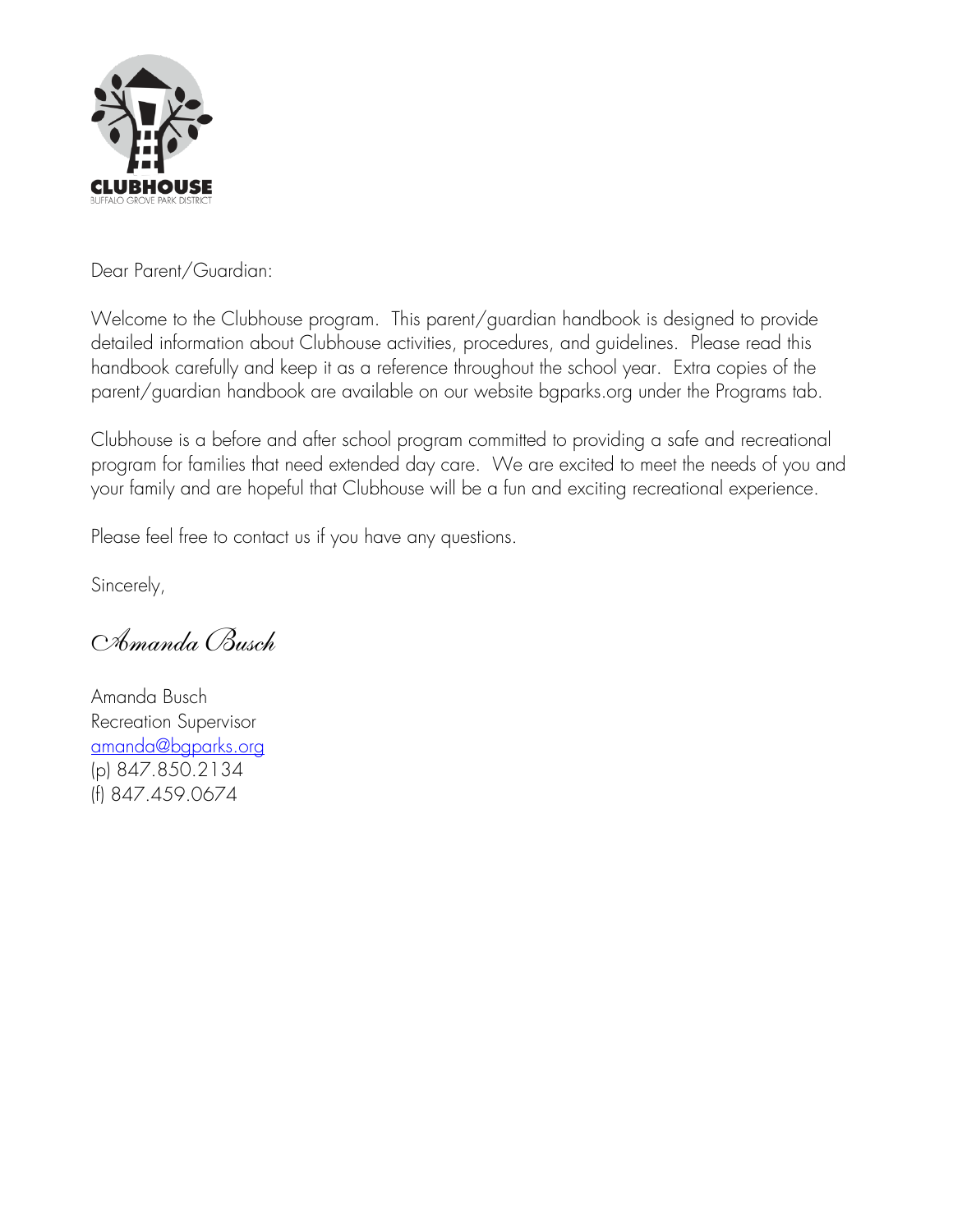# TABLE OF CONTENTS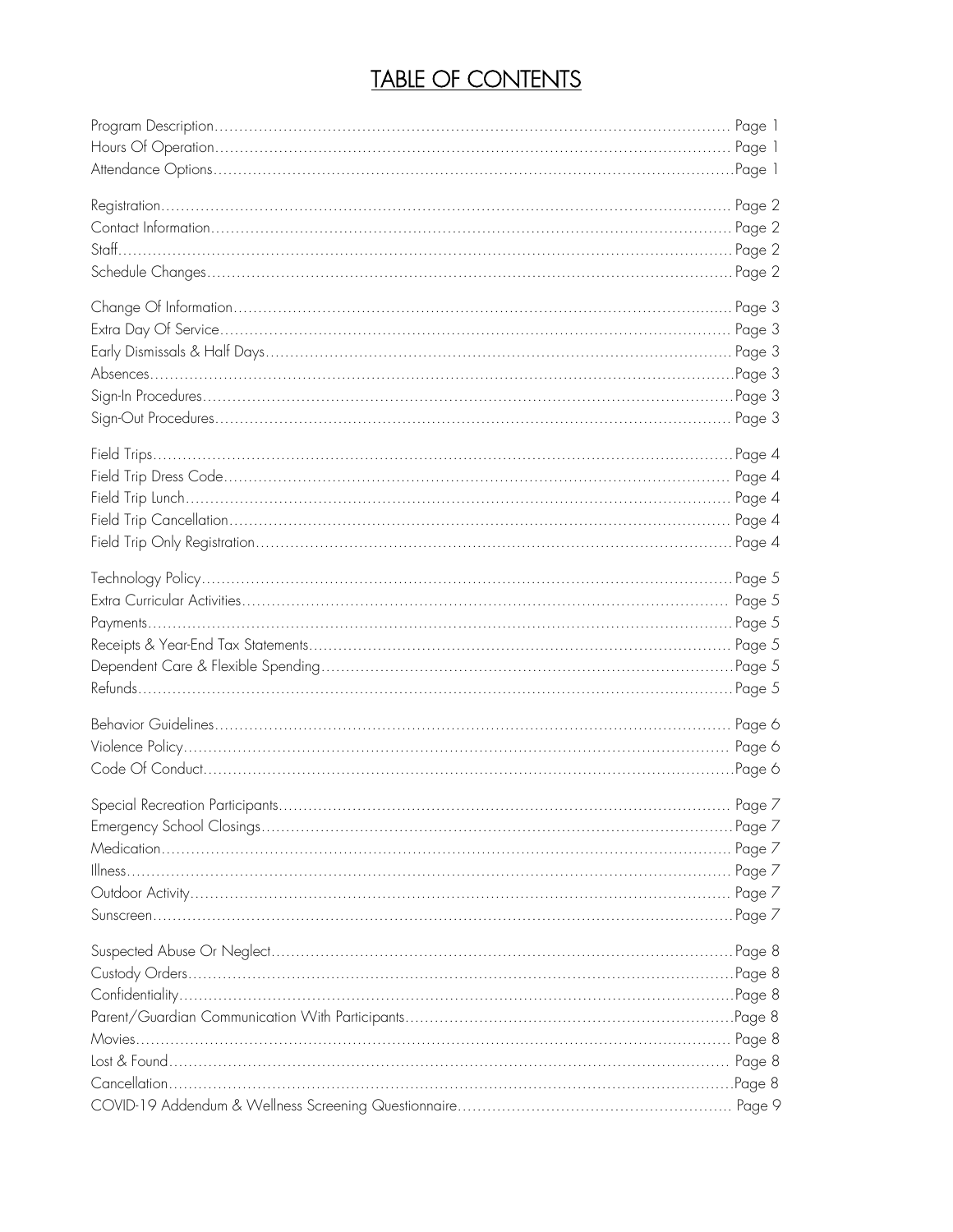### Program Description

Clubhouse is a before and after school program committed to providing a safe and recreational program for families that need extended day care. The Clubhouse program offers a wide variety of recreation activities. Participants can partake in physical fitness games, arts and crafts projects, team sports, and many other activities. Clubhouse also provides homework help and the opportunity to work on school projects and assignments. A snack is provided during the afternoon program. Participants with food allergies or restrictions are permitted to bring their own snack. Clubhouse partners with ten elementary schools in three school districts. Clubhouse provides services in the following elementary schools: Country Meadows, Ivy Hall, Kildeer, Kilmer, Longfellow, Meridian, Prairie, Pritchett, Tripp, and Willow Grove.

| School                 | Morning Hours Of Operation | Afternoon Hours Of Operation |
|------------------------|----------------------------|------------------------------|
| <b>Country Meadows</b> | $7 - 8:15$ am              | $3 - 6$ pm                   |
| lvy Hall               | $7 - 8:15$ am              | $3 - 6$ pm                   |
| Kildeer                | $7 - 8:15$ am              | $3 - 6$ pm                   |
| Kilmer                 | $7 - 9$ am                 | $3:30 - 6$ pm                |
| Longfellow             | $7 - 9$ am                 | $3:30 - 6$ pm                |
| Meridian               | $7 - 8$ am                 | $2:30 - 6$ pm                |
| Prairie                | $7 - 8:15$ am              | $3 - 6$ pm                   |
| Pritchett              | $7 - 9$ am                 | $3:30 - 6$ pm                |
| Tripp                  | $7 - 9$ am                 | $3:30 - 6$ pm                |
| <b>Willow Grove</b>    | $7 - 9$ am                 | $2:45 - 6$ pm                |

# Hours of Operation

# **Attendance Options**

Clubhouse attendance is determined based on the needs of each family. Attendance options include the morning service, afternoon service, or a combination of morning and afternoon services. Days of service can vary from one to five days per week. Once enrolled in Clubhouse, it is possible to make changes or adjustments to the schedule by submitting a Change of Schedule form.

| Days Per Week  | AM or PM Service |
|----------------|------------------|
|                | AM               |
|                | PM               |
|                | AM & PM          |
| $\overline{2}$ | AM               |
| $\mathbf{2}$   | PM               |
| $\overline{2}$ | AM & PM          |
| 3              | AM               |
| 3              | PM               |
| 3              | AM & PM          |
| 4              | AM               |
| $\overline{A}$ | PM               |
| 4              | AM & PM          |
| 5              | AM               |
| 5              | PM               |
| 5              | AM & PM          |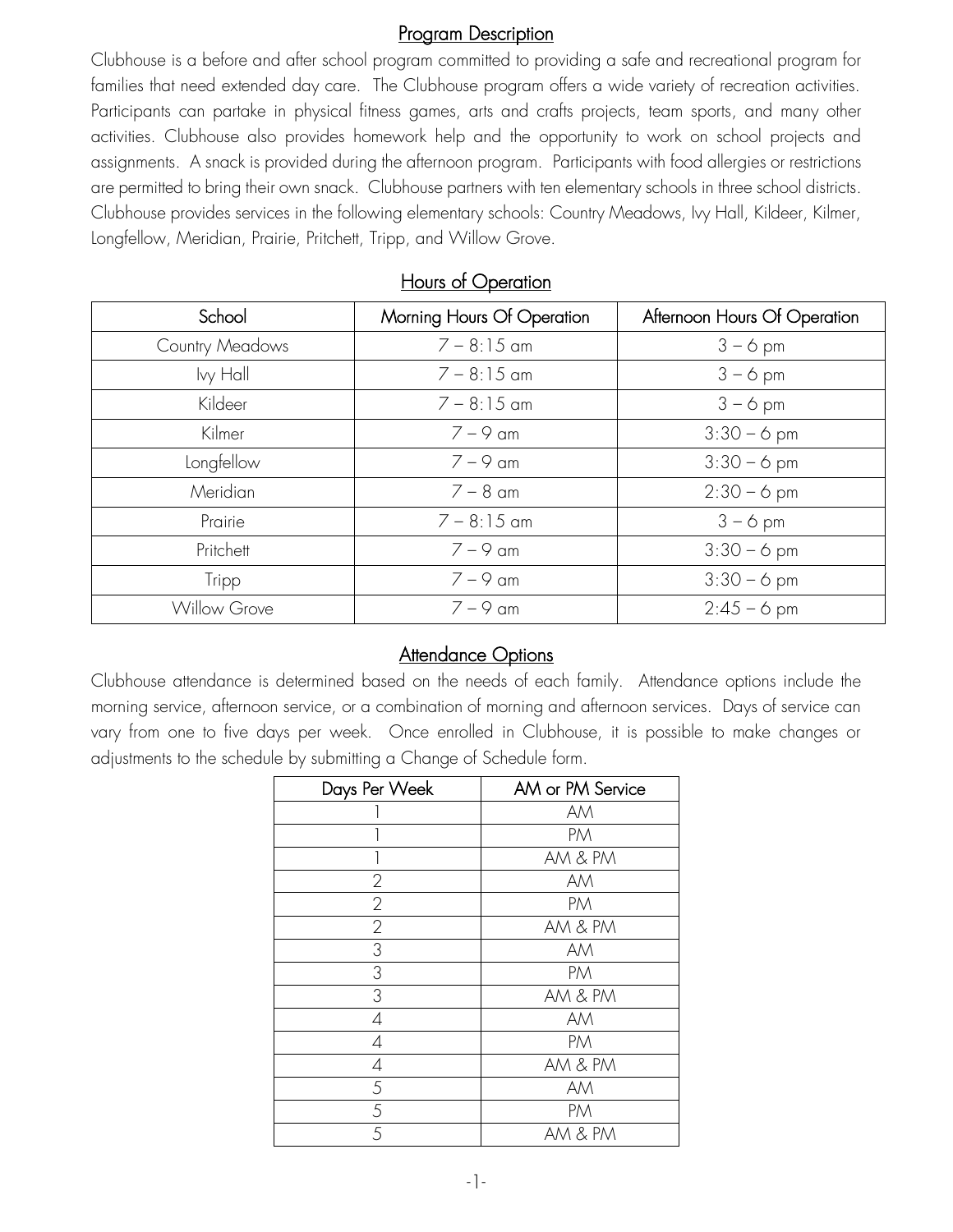#### **Registration**

It is required to submit completed registration forms at least 48 business hours prior to the anticipated start date. Registration forms will be accepted in the order that they are received. The maximum enrollment amount at each site is based on availability and staffing. Enrollment numbers are determined by an adequate staff to participant ratio and will not exceed this ratio at any site. If a site has maximized its staff to participant ratio, parents/guardians have the option of completing a registration form and being placed on a waiting list.

# Contact Information

Each site has a cell phone to communicate absences, late pick-up, or other Clubhouse related information. Cell phones are available for voicemail and text messages at all times, but will only be used to make and accept calls during program hours.

| School                           | Cell Phone   |  |  |
|----------------------------------|--------------|--|--|
| <b>Country Meadows</b>           | 224.354.5535 |  |  |
| lvy Hall                         | 224.354.5809 |  |  |
| Kildeer                          | 847.980.5183 |  |  |
| Kilmer                           | 224.354.5807 |  |  |
| Longfellow                       | 224.354.5808 |  |  |
| Meridian                         | 224.354.5495 |  |  |
| Prairie                          | 224.354.5806 |  |  |
| Pritchett                        | 224.354.5812 |  |  |
| Tripp                            | 224.354.5493 |  |  |
| <b>Willow Grove</b>              | 224.354.5810 |  |  |
| Clubhouse Office<br>Amanda Busch |              |  |  |
| Recreation Supervisor            |              |  |  |
| amanda@bgparks.org               |              |  |  |
| Phone: 847.850.2134              |              |  |  |
| Fax: 847.459.0674                |              |  |  |

# **Staff**

The Clubhouse program is administered and directed by the Buffalo Grove Park District. All staff receives job specific training and must complete orientation prior to employment. Site Directors and Assistant Site Directors are trained in basic first aid and are CPR/AED certified. Staff receives additional training throughout the year to continue to provide outstanding services and care.

# Schedule Changes

A Schedule Change Form should be completed to adjust or change the attendance schedule for a participant. Only a parent/guardian is authorized to make these changes. This form is available at the Clubhouse sites and online. Completed and signed forms can be submitted to the Clubhouse office. Each schedule change is subject to a \$5 service fee. Please contact the Site Director and you must notify the participant's school office when any changes are made to ensure accurate attendance rosters.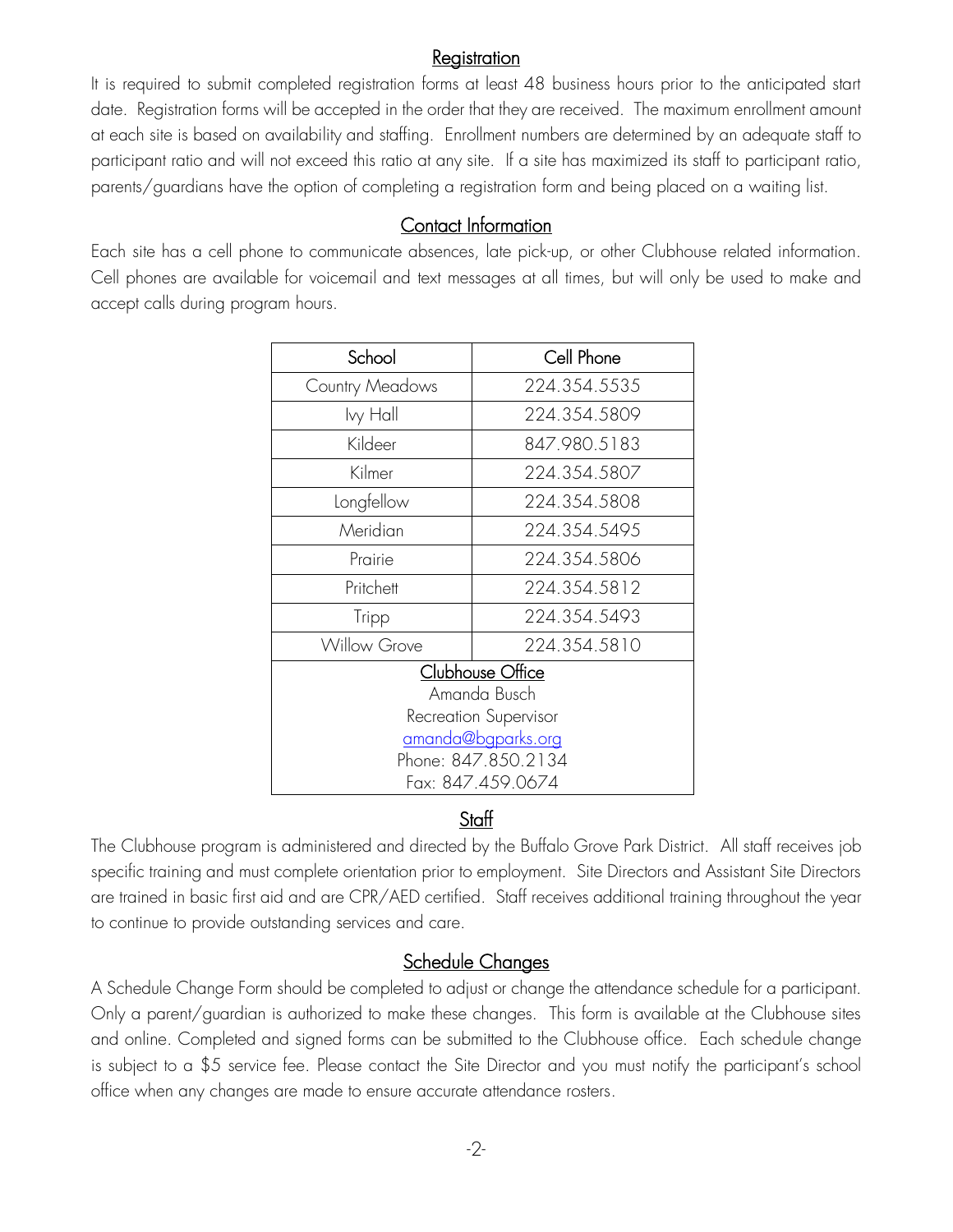#### Change of Information

A Change of Information Form should be completed to update or change any information on the registration form including; phone numbers, change of address, authorized pick up or newly diagnosed allergies. A Payment Agreement Form must be completed to update or change any payment information. Only the parent/guardian is authorized to make these changes. These forms are available at the Clubhouse sites and online. Completed and signed forms can be submitted to the Clubhouse office or turned into the Site Director at the participant's school.

### Extra Day of Service

Morning and afternoon service attended by a participant that is not a regularly scheduled day of attendance will be considered an extra day of service. An additional fee will be charged along with the monthly tuition amount for each extra day of service. These additional fees do not permanently affect the monthly tuition amount. Please contact the Site Director and you must notify the school office when extra days are needed to ensure accurate attendance rosters. The Site Director will require a signature on the Extra Service Fee Agreement form that grants the Buffalo Grove Park District permission to charge the extra day of service along with the monthly tuition.

# Early Dismissal & Half Days

Clubhouse services are available on early dismissals and half days. No additional fees will be issued to participants that are regularly scheduled to attend the afternoon program on that day. Participants, who are not regularly scheduled to attend the afternoon program, may attend Clubhouse free of charge until the time that school is normally dismissed. If a participant needs to stay beyond the normal school dismissal time, an extra service fee will be issued. A parent/guardian must notify the Site Director and the school office if extra service is needed. Participants should bring a lunch on all half days unless otherwise noted.

#### Absences

A parent/guardian must notify the Site Director via a phone call or text message to the site cell phone, of all absences to ensure an accurate attendance roster. Parents/guardians also need to notify the school office of the absence. Reporting the absence to the school office does not guarantee Clubhouse being notified.

#### Sign-In Procedures

Clubhouse participants can be dropped off any time after 7 am up to the start of the school day. Clubhouse will not allow entrance to the building prior to the start of program. A parent/guardian must accompany all participants to the program area and sign them in daily.

#### Sign-Out Procedures

Clubhouse participants can be picked up at any time after school dismissal up to 6 pm. Clubhouse staff will not release a participant to anyone other than the parent/guardian unless they are an emergency contact or authorized pick up listed on the registration form. A photo ID is required upon pick-up. Parents/guardians should notify the Site Director if they would like to add anyone not listed as an emergency contact or authorized pick up. Please notify Clubhouse staff if unable to pick up a participant by 6 pm. There is no fee the first time a participant is picked up late within 15 minutes. Any occurrence after that will be subject to a \$25 charge for every fifteen minutes or portion thereof.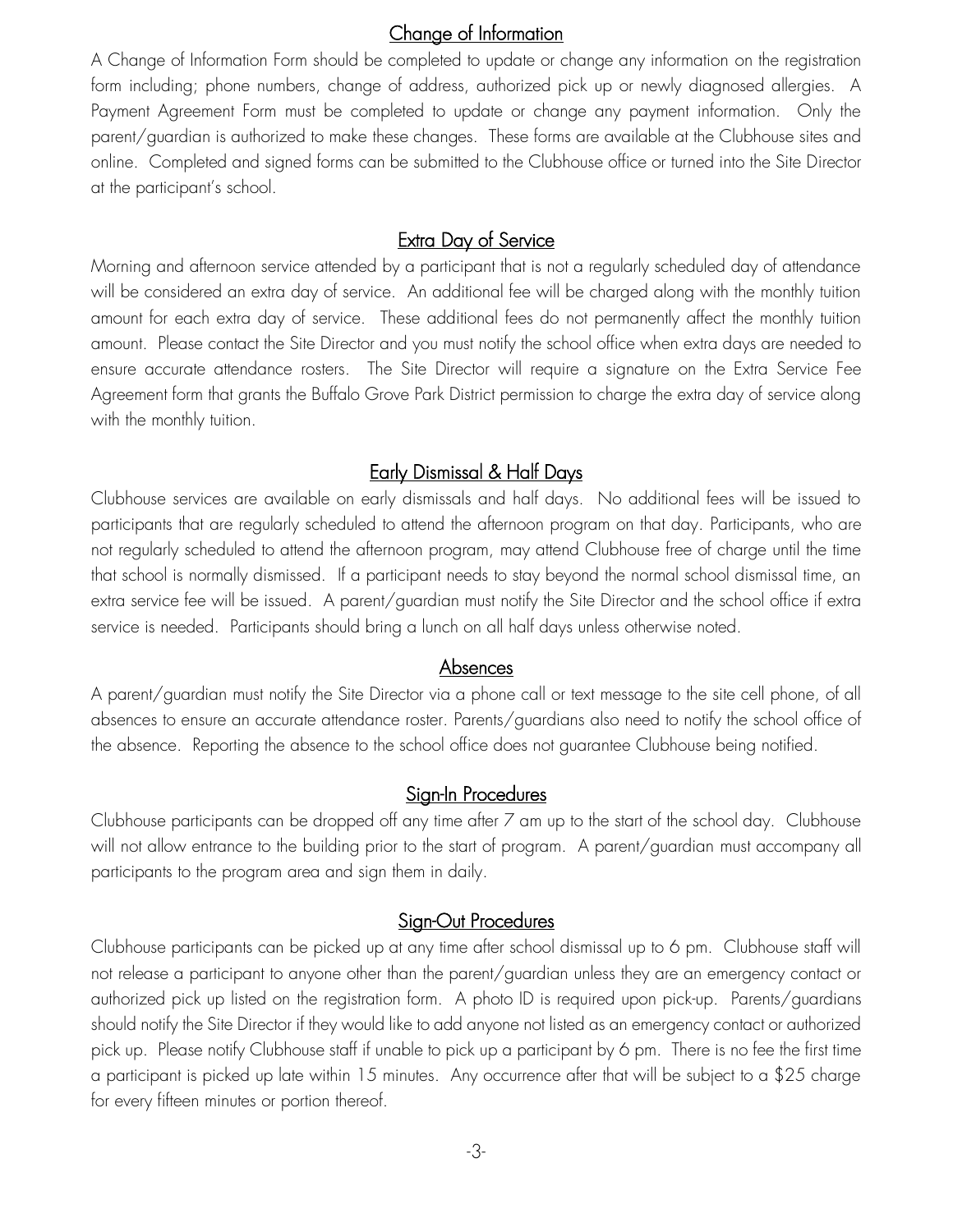### Field Trips

Clubhouse offers full days of service from 7 am through 6 pm on select school holidays, institute days, winter break, spring break, and other school breaks. On full days of service, Clubhouse participants have the opportunity to attend a field trip. All field trips require a separate registration form and are purchased at an additional cost. Field trip registration forms will be distributed via email and will also be available at each Clubhouse site prior to the date of the trip. Each field trip costs \$45 per trip for Clubhouse participants and \$55 per trip for Field Trip Only participants. No late field trip forms will be accepted. Any field trip registration forms submitted after the deadline will be placed on a waitlist. Parents/guardians will be notified if we are able to accommodate your request. Clubhouse will allow participants to bring additional money to utilize during the field trip, however we recommend that you do not send more than \$10. Staff will not be permitted to hold money for any participant.

#### Field Trip Dress Code

Clubhouse participants will receive one free Clubhouse shirt to wear on Field Trip days upon registering for the first field trip of the year. Shirts will be distributed on the first trip participants register for. Participants are required to wear the Clubhouse shirt on all subsequent field trips throughout the school year. If a participant shows up for a field trip without their Clubhouse t-shirt, parents/guardians will be asked to retrieve the t-shirt or purchase an additional t-shirt for \$8. Field Trip participants are also required to wear gym shoes or shoes with a rubber sole and socks.

#### **Field Trip Lunch**

On some fieldtrips lunch will be provided, while other fieldtrips participants will be required to bring a lunch. When lunch is not provided on the trip, participants should bring a non-perishable lunch in a disposable bag clearly labeled with participant's name and school.

#### **Field Trip Cancellation**

Full refunds will be distributed to those that cancel a Field Trip prior to the registration deadline. Cancellations made after the registration deadline will receive a 50% refund. Please call the Clubhouse office or notify your Site Director to cancel registration. Refunds will not be issued without notification of the cancellation to your Site Director or the Clubhouse office.

#### Field Trip Only Registration

Field Trip Only registration is available for participants that only need Clubhouse on days that school is not in session. Field Trip Only participants cannot exceed sixth grade and is only offered to participants who attend a school district our program services. All field trips require a separate registration form in addition to the Field Trip Only registration form. Field trip registration forms will be distributed via email prior to the date of the trip. Each field trip costs \$55 per trip for Field Trip Only participants.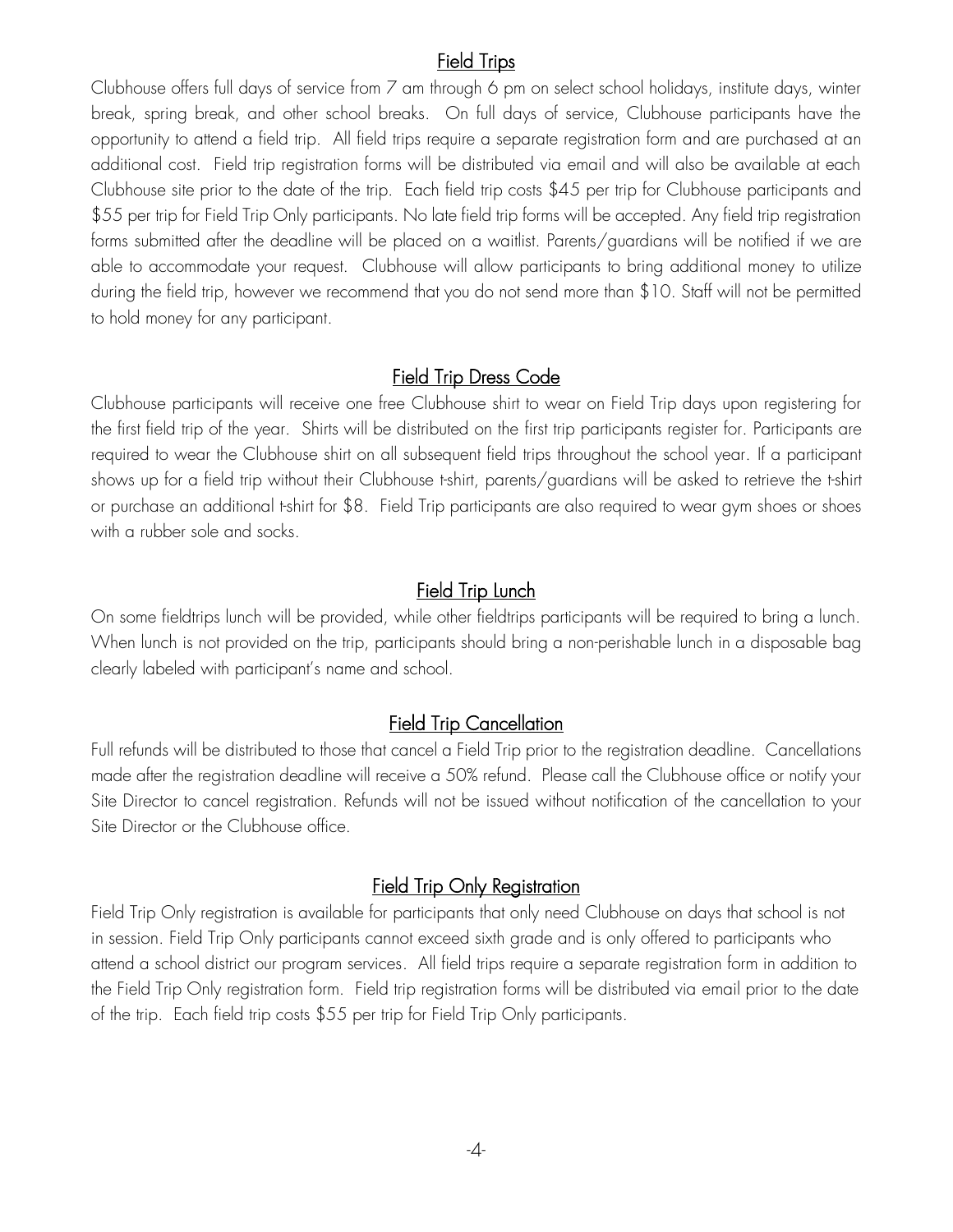### Technology Policy

The use of electronics will be permitted for all educational/homework purposes. The use of electronics for other purposes will be permitted on a limited basis at the discretion of each Site Director. Any games or applications that encourage violence of any type will not be permitted. Any violation of this policy will result in confiscation of the device for the duration of the day(s). This is a program where we encourage participant interaction. In most cases, the use of these devices limits that interaction. The Buffalo Grove Park District is not responsible for lost, stolen, traded or damaged property.

#### Extracurricular After School Activities

Clubhouse staff should be notified of any extracurricular activities that occur during program hours. Parents/guardians need to complete and submit an Extracurricular Activity Form for each activity that the participant will be attending. Participants will not be dismissed from Clubhouse to attend any activity unless this form has been completed prior to the start of the extracurricular activity. Participants need to check-in with their Site Director before attending their program. These forms are available at each school site. Any participant that will return to Clubhouse following their activity needs to report to the Site Director for attendance. It is the participant's responsibility to remember to attend their activity.

#### **Payments**

Clubhouse tuition payments are processed in nine monthly installments from September through May. Tuition will be processed on the last business day of each month. It is possible to pay by an electronic fund transfer (EFT) or by debit/credit card. This information must be included on the Payment Agreement Form that is attached to the registration form, in order for your registration form to be processed. The Buffalo Grove Park District may charge a \$25 decline fee for any payment that has declined. Participants will be temporarily removed from the Clubhouse program for any outstanding balances on their Clubhouse account.

#### Receipts and Year-End Tax Statements

Monthly tuition receipts will be distributed via email at the end of each month. Field trips, extra days of service, and any other charges to your monthly tuition amount will be included on the monthly receipt. A Year-End Tax Statement will be handed out at the Clubhouse sites or mailed to the address listed on the registration form by January 31. The Clubhouse FEIN number is 36-2697723 and is included on the monthly receipts and Year-End Tax Statement.

# Dependent Care and Flexible Spending Statements

All dependent care and flexible spending statements should be submitted to Amanda Busch. Once the amounts are compared and verified, a signed copy will be distributed by email, mail, Clubhouse site, or available for pick up at the Alcott Center.

# Refunds

Refunds may be given when a participant withdraws from the program or for extended medical reasons documented by a physician. The refund will be pro-rated based upon the last day of attendance and date of notification of withdrawal. Refunds will not be given for emergency school closings, family trips and vacations, absences, extracurricular activities, or for alternate childcare arrangements. Please allow 2-3 weeks for your refund to post.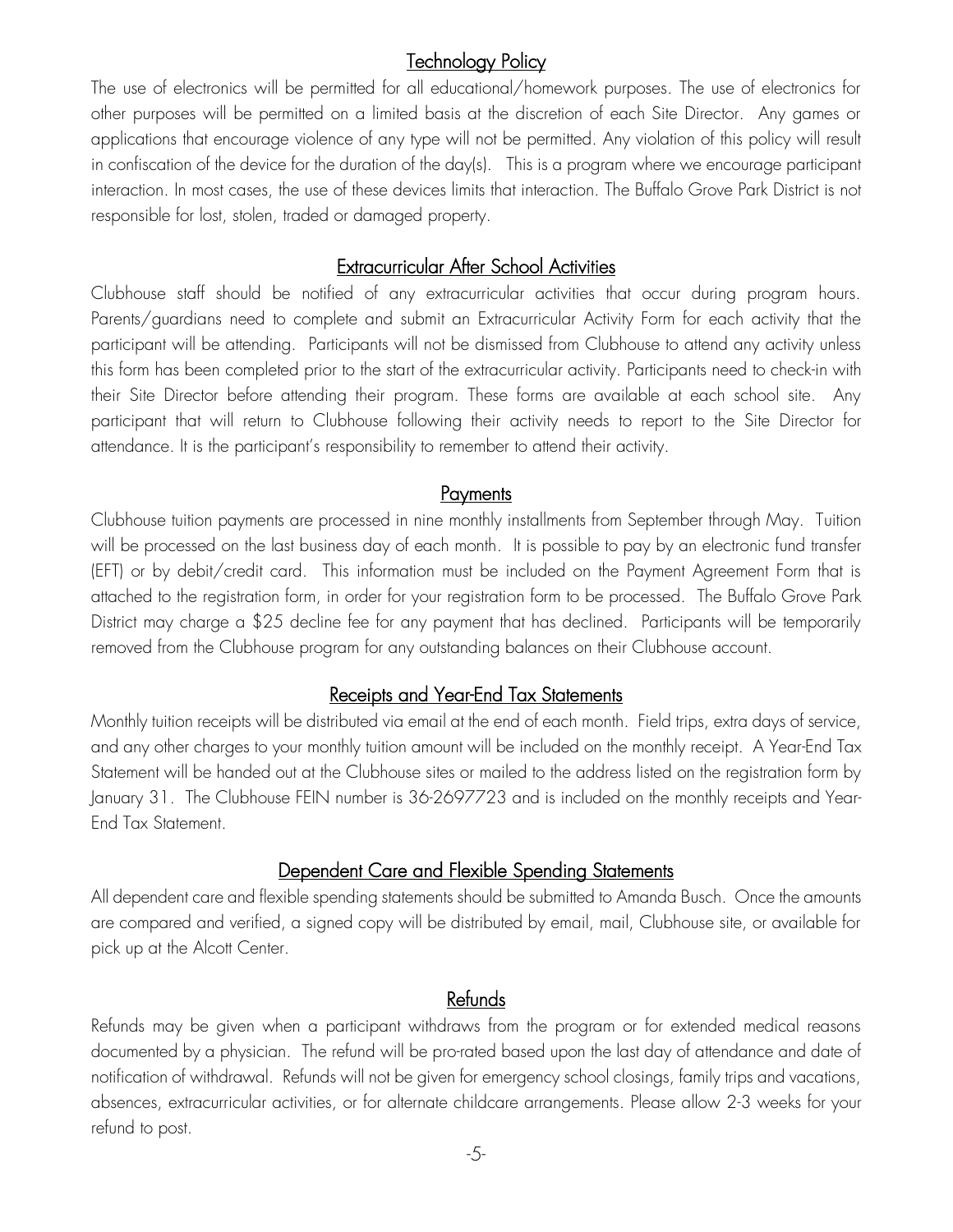# Clubhouse Behavior Policy

It is the Clubhouse program's philosophy to teach participants to take responsibility for their own actions. We try to accomplish this through direction, redirection, positive reinforcement and motivation. To ensure a pleasant and safe environment for every participant, the Clubhouse program has the following procedures in place regarding disruptive, dangerous or negative behaviors:

- $\bullet$  1st Offense Verbal Warning: Depending on the severity, several warnings may be given.
- $\bullet$  2<sup>nd</sup> Offense Situation Report: A report will be filled out and filed in the participants file, documenting the behavior. Clubhouse staff will work with the participant and parents/guardians to correct this behavior. This may be issued immediately, without warnings for serious infractions.
- $\bullet$  3<sup>rd</sup> Offense Suspension: The participant will be suspended from the program for one to three days, depending on the severity of the situation. The suspension will be in effect the first program day following the offense. The parent/guardian will be notified by the Recreation Supervisor via a phone call and follow-up email. Upon return from a suspension, if behavior continues, the Buffalo Grove Park District may permanently postpone participation in all Park District programming. Depending on the situation and degree of the offense or repetitive inappropriate behavior, the participant may be permanently dismissed from the program. There will be no refunds for the days missed due to disciplinary infractions.

Participants and parents/guardians are also expected to follow the behavior policy set by the Buffalo Grove Park District. That policy can be viewed here: [http://bgparks.org/information/behavior.aspx.](http://bgparks.org/information/behavior.aspx)

# Clubhouse Violence Policy

At Clubhouse, we hold a zero tolerance to violence policy. A participant that is physically or verbally abusive or exhibits any other behavior that causes harm to themselves, another participant, Park District staff or NWSRA staff will be immediately suspended without any prior warning. Bullying, verbal abuse, threatening or physical violence towards Park District staff, NWSRA staff or any other participant will not be tolerated. All threats and threatening behavior will be taken very seriously and will result in an immediate suspension and possible dismissal from the program.

# Clubhouse Code Of Conduct

Participants are expected to exhibit appropriate behavior at all times. The following guidelines have been developed to ensure the Clubhouse program remains a safe and enjoyable experience for all participants.

- Bullying, verbal abuse, threatening or physical violence will not be tolerated
- Participants and parents/guardians will refrain from using abusive or foul language
- Participants and parents/guardians will show respect to all staff, participants, property, equipment and facilities
- There may be no physical contact with any other participants/staff
- Participants will not place themselves or others in dangerous situations through actions or behavior
- Participants and parents/guardians are responsible for their actions and belongings (bags, jackets, school supplies, electronics, etc.)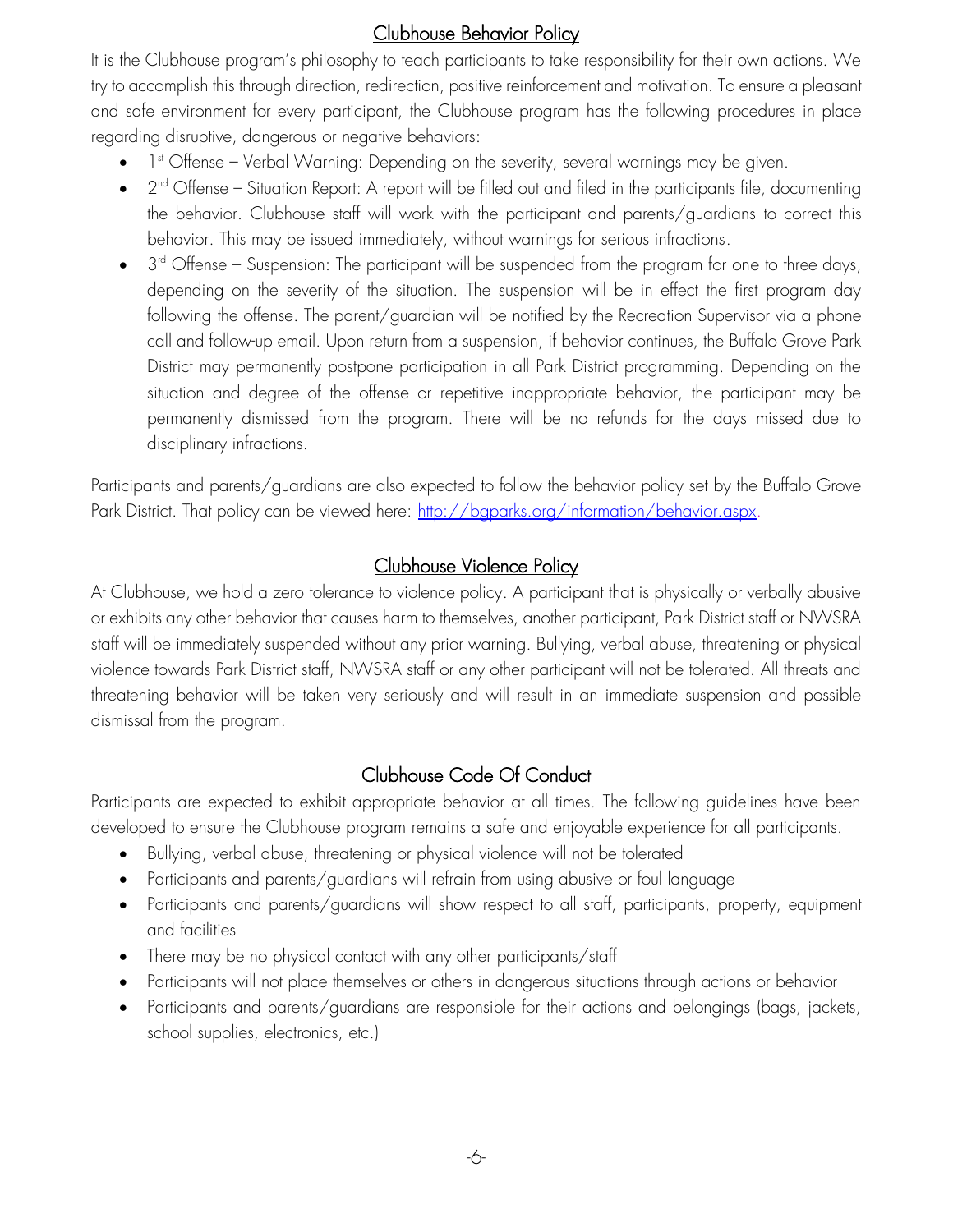#### **Special Recreation Participants**

Participant's who need special accommodations or attend an alternative school are able to attend the Clubhouse program located at their "home" school. The Buffalo Grove Park District partners with the Northwest Special Recreation Association (NWSRA) to provide inclusion services. This request should be made at the time of registration and requires a minimum of two weeks notice. Families are encouraged to speak directly with Amanda Busch, who will then contact NWSRA, if circumstances permit. A follow-up will be communicated by NWSRA upon final determination.

### Emergency School Closings

Clubhouse will be cancelled for any emergency school closing. Please contact the emergency closing center for all school closings and updates. No refunds will be provided for emergency school closings.

#### **Medication**

Parents/guardians are required to complete a Medication Authorization Form for any allergies, chronic illness, existing medical conditions, medications/dosages and time to administer medical information, and any additional information necessary to understand and care for your participant. This form is necessary to allow staff to administer the medication during program hours. Completed forms should be submitted to the Site Director or the Clubhouse office. Clubhouse reserves the right to refuse to dispense certain types of medication. If your participant requires medication on a Field Trip day, please bring the medication with you. Staff will not be able to transfer medication from their school site to the Field Trip site. All medication needs to be provided in a Pharmacy issued container, stating the name of the medication and dosage.

#### Illness

Parents/guardians will be notified if a participant becomes ill during program hours. Clubhouse staff will request that the participant be picked up from program as soon as possible. If the parent/guardian is unavailable, those listed on the emergency contact and authorized pick up form will be notified. As mandated by the school districts, a participant must be without a fever and/or taking an antibiotic for 24 hours before returning to the program. A participant may not return to the program until the following day after sickness. In case of contagious disease, please notify Clubhouse staff immediately. All parents/guardians at that site will be notified as soon as possible.

#### Outdoor Activity

Clubhouse will participate in outdoor activities when the weather permits. Temperatures must be above 25 degrees for participants to play outside. Participants will not be permitted to go outside without proper attire during cold temperatures.

#### Sunscreen

It is the parent/guardians responsibility to apply sunscreen to your participant prior to program. Clubhouse staff has permission to re-apply sunscreen to the participant's face, neck, back, shoulders and arms. It is the responsibility of the participant to re-apply sunscreen to other areas, such as chest, abdomen and legs.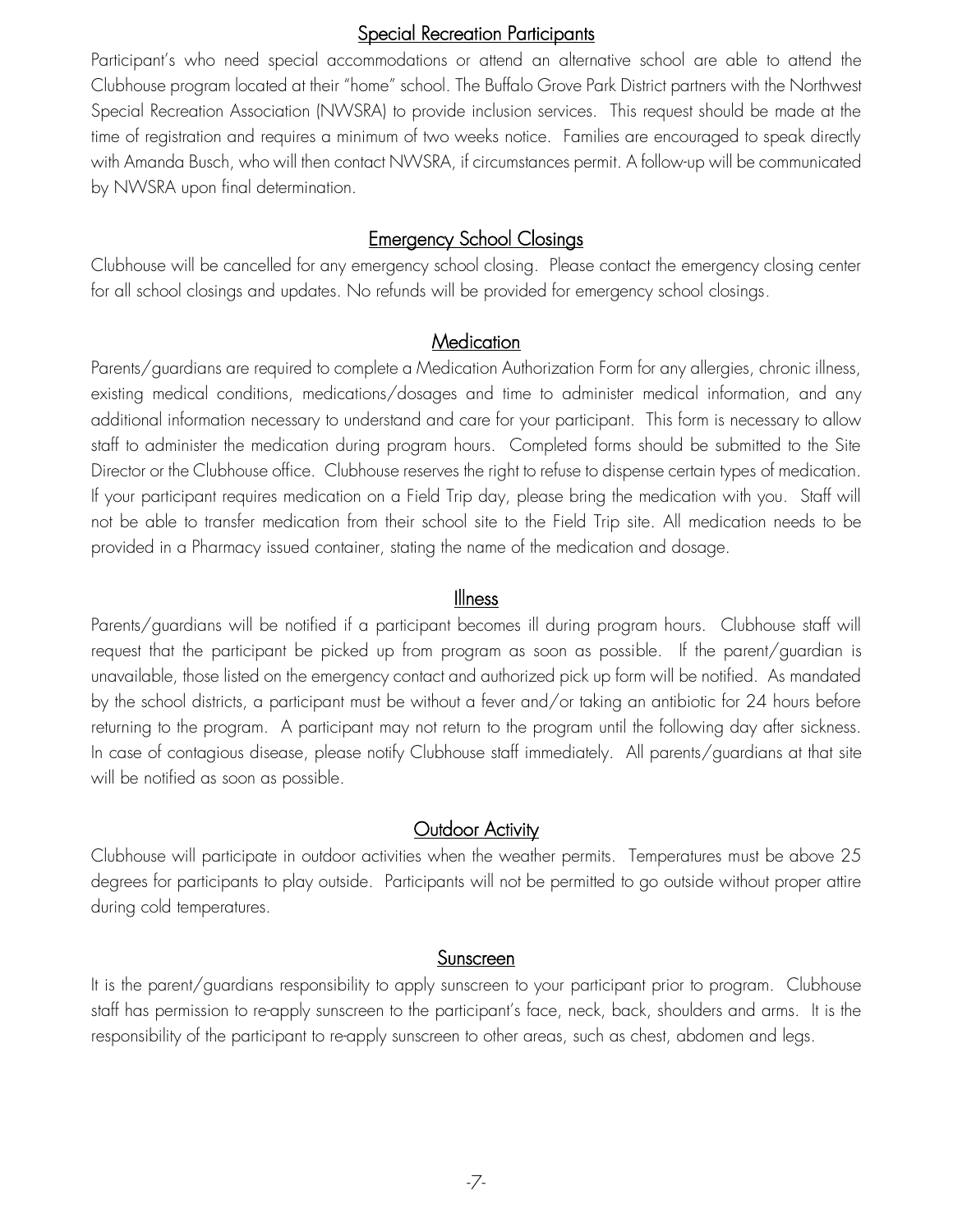#### **Suspected Abuse or Neglect**

It is policy of the Buffalo Grove Park District to fully comply with the State of Illinois Abused and Neglected Child Reporting Act. The Park District will make every reasonable effort to prevent, detect, and report cases of suspected child abuse and neglect for participants who come in direct contact with Park District programs, areas and facilities.

#### Custody Orders

To honor specific custody orders and/or orders of protection, it is the responsibility of the parent/guardian to provide a copy of the custody order and/or order of protection. The document must be signed by the court with the legal seal present, date effective and ending date if applicable.

### **Confidentiality**

Clubhouse will maintain confidentiality and respect family privacy, refraining from disclosure of confidential information. Disclosure of participant's records beyond family members, program personnel and consultants having an obligation of confidentiality shall require parental/guardian consent. However, in cases of suspected abuse or neglect, it is permissible to reveal confidential information to agencies and individuals who may be able to act in the participant's interest.

### Parent/Guardian Communication with Participants

Parents/guardians are to refrain from speaking with other participants regarding behavioral issues. Please bring all concerns regarding conduct and behavior to the Site Director or the Clubhouse office. Only Buffalo Grove Park District staff is permitted to manage participant conduct and behavior.

#### **Movies**

Movies will be shown periodically. Clubhouse will show G-rated or PG-rated movies. Please contact the Site Director or Clubhouse office if you have any concerns about the types of movies that your participant is permitted to watch. Participants are not required to watch the movie. Other activities will be available to those that do not want to watch or are not permitted to watch the movie.

#### Lost & Found

Clubhouse requests that all personal items are labeled. Any item found at Clubhouse sites will be held for up to 30 days. After that time, any unclaimed items will be donated to charity. This policy also applies to Field Trips. Clubhouse is not responsible for any lost or stolen items.

#### **Cancellation**

Parents/guardians wishing to withdraw their participant from the Clubhouse program should submit a Cancellation Request form to Amanda Busch. A Cancellation Request can also be mailed, emailed or faxed. Parents/guardians are responsible for fees incurred until a cancellation notice is received by the Clubhouse office. Re-enrollment is dependent on availability at the specific program site.